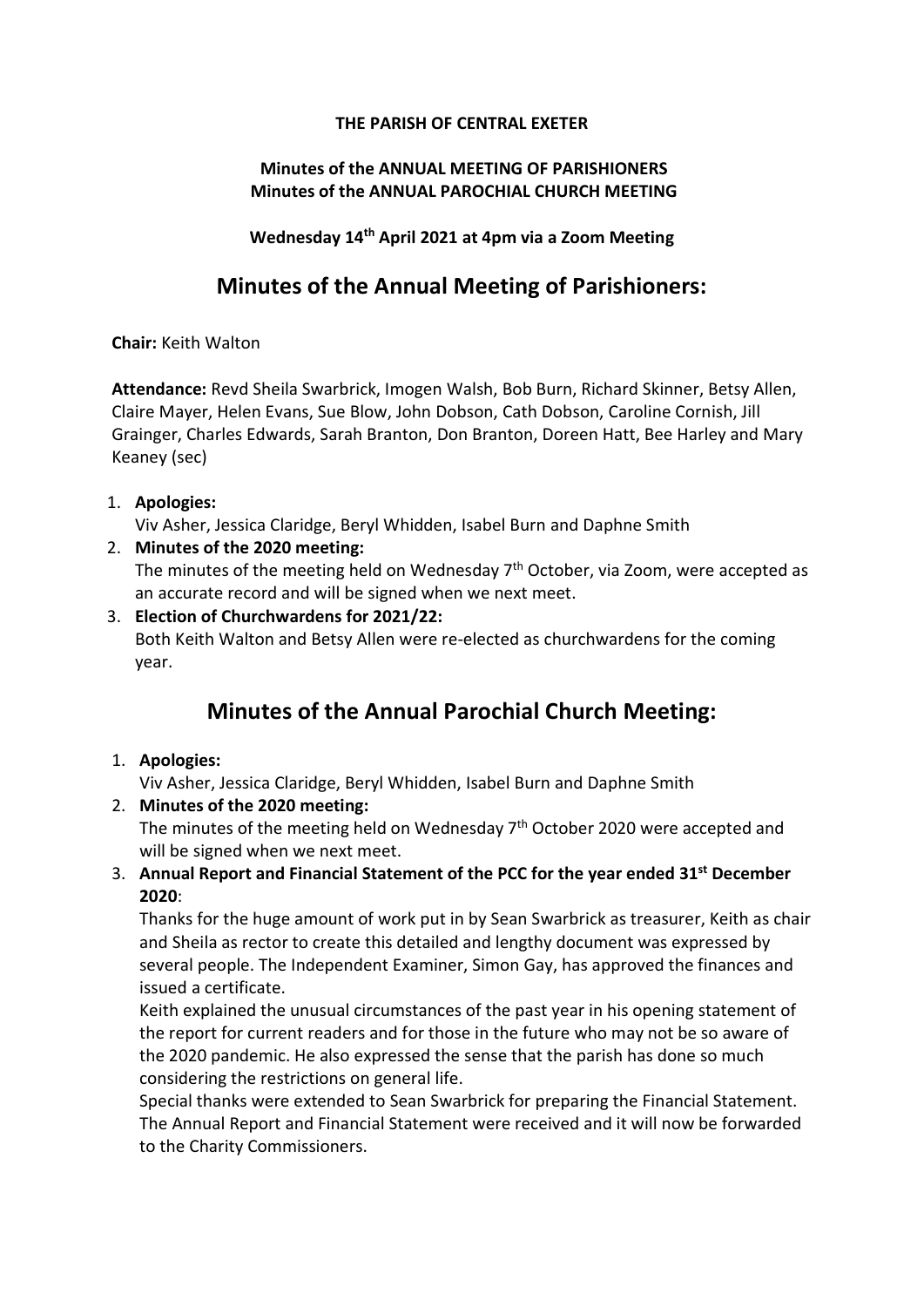#### 4. Nomination of Independent Examiner for 2021:

Simon Gay was re-appointed as the Independent Examiner for the coming year with a donation being made by the parish to Age UK Exeter.

#### 5. Report on the Fabric and furnishings of the churches:

Thanks were given to Don Branton for his continued care of the church buildings over the year. St Pancras: Don explained that due to Covid restrictions the cleaning of the windows and repair of the mullions has been delayed but with funds available this can happen. Don will ask Russ Palmer, architect, to produce the specification required for this to go ahead. St Stephen's: Don thanked the gardening team (Betsy, Imogen et al) for all their hard work making the garden a delight. Betsy updated us with acknowledging the gardeners who cleared old stock from the garden at the end of 2020 and the efforts of all who have cleared weeds, donated plants and helped to plant new stock. We now have a new gardener in place to keep the space tidy once a month from April 2021. Betsy has organised for the Princesshay gardener to water the garden regularly. Don reported that he will ask Russ Palmer to look at the wooden panel which is adrift inside St Stephen's. Sheila confirmed that the scaffolding inside to aid repair of the ceiling will be coming down at the end of the week so Sunday services can resume from  $18<sup>th</sup>$  April 2021. This will allow cleaning and flower arranging to also resume. St Olave's: The refurbishment is nearly complete; the builder is waiting on an electrician to complete the works. The beautifully restored banner (from St Petrock's) has been framed and hung in the church. Sheila explained that the frame was bespoke to accommodate the banner and to allow access to it if necessary. Its placement on the wall near the organ was chosen as the only suitable location. The hope is that we collate the history of the banner and put on a talk. Caroline offered to contribute to this. Bob B mentioned that he has a document on the history of St Olave's from 1050 to 1940 which he will forward to Keith.

The Fabric report was received.

#### 6. Safeguarding Report with Health and Safety Report:

Safeguarding Report: Mary reported that the parish is at Level 2 of the Safeguarding Action Plan. Thanks to all who have applied for DBS checks and carried out appropriate levels of training for their role in the parish. She expressed some concern about a recent number of calls received from vulnerable adults. It was agreed to set up a structure to support Mary.

Health and Safety Report: Thanks were given to all who helped prepare the churches for reopening when permitted and writing the detailed Risk Assessments.

The Safeguarding Report and Health and Safety reports were received, and thanks given to Mary Keaney for work over the year.

#### 7. Stay and Play Report:

Betsy reported that they had been able to have 3 sessions in early 2020 before the first Lockdown was put in place. These were thriving sessions attracting a diversity of attendees and always with 4 helpers. Understandably the March session was quiet as Lockdown loomed. The future of Stay and Play is unsure.

Thanks were given to Betsy and her team for all their hard work. The Stay and Play Report was received.

#### 8. Report on the proceedings of the Deanery Synod:

Sheila reported that there were only 2 meetings last year due to the pandemic (February and October) instead of the usual 3. The next meeting, via Zoom, is on Tuesday 20th April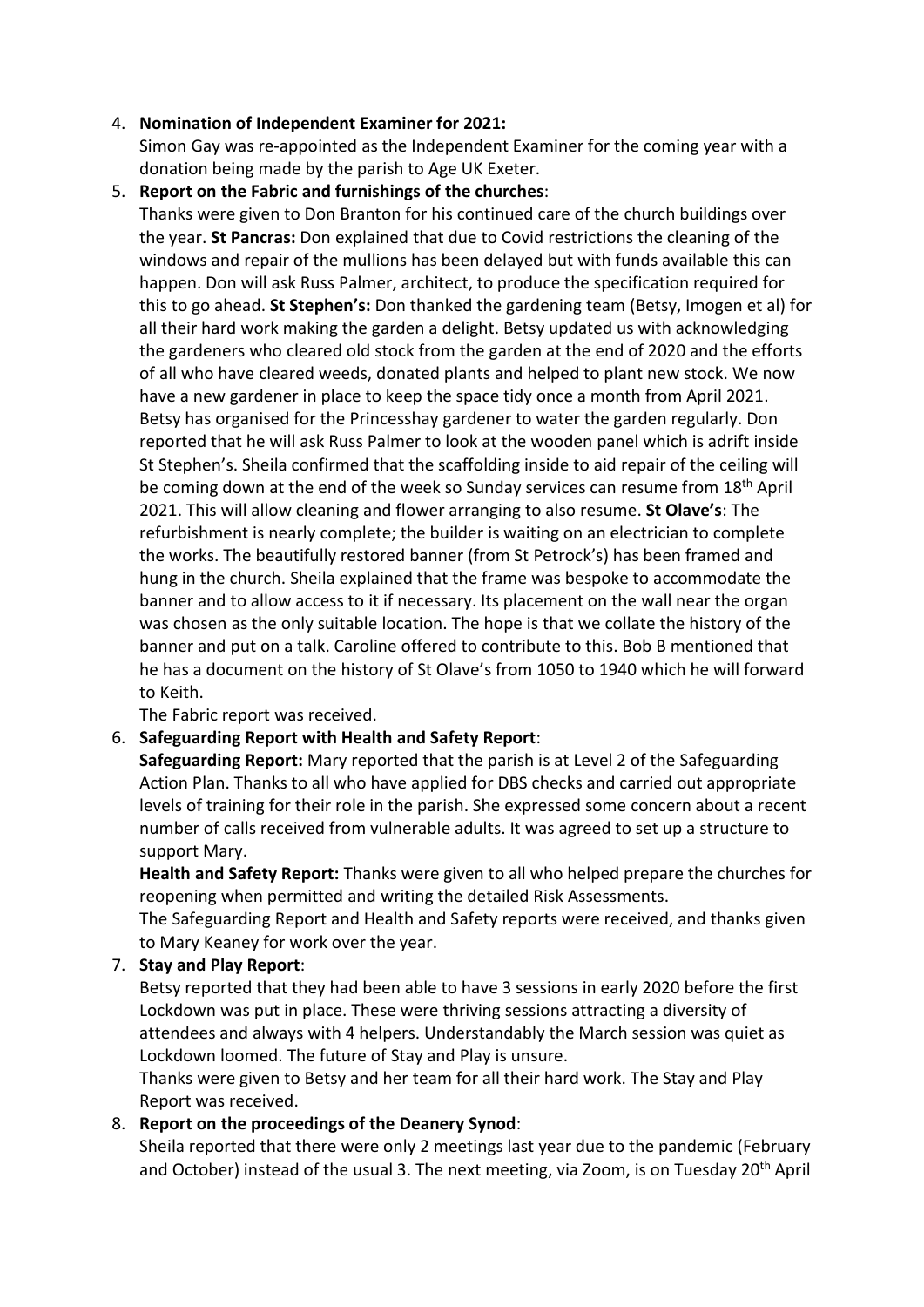2021. Groups will be tasked with thinking about the future and the things which should be retained/dropped/etc.

Sheila, also reported the reorganisation to the Deanery Boundary. The Clyst Mission Community has been dissolved and Pinhoe, from 1<sup>st</sup> April 2021, will be known as the Parish of Pinhoe with Poltimore and will leave the Aylesbeare Deanery and become part of the Christianity Deanery.

The Deanery Synod Report was received, and thanks given to Jessica Claridge and Celia Smith.

#### 9. Report from Unlimited Church:

Keith noted how encouraged he was with Unlimited's work caring for the wellbeing of so many especially in a difficult year. Richard and others were particularly impressed with their report. Sheila mentioned that James Grier left Unlimited on 4th April after 10 years of service. He now works full time as the diocese's Mission Enabler. The Revd Helen Sherlock replaces James as vicar.

The Unlimited Church Annual Report was received. Sheila will convey thanks from the parish to James for all the work he has done with setting up and leading Unlimited and she will contact Helen Sherlock about continuing our relationship with them.

#### Thanks were given to all parties for their reports and answering questions.

#### 10. Election of Representatives for the PCC:

There is no one seeking re-election. The current elected PCC members are: Don Branton, Richard Skinner, Viv Asher, Sue Blow, Helen Evans and Claire Mayer. Other members are ex-officio and include Sheila Swarbrick (rector), Keith Walton (Church warden), Jessica Claridge (DS rep) and Celia Smith (DS rep), Betsy Allen (churchwarden). All are welcome to join the PCC at any time.

- 11. Election of Representatives to the Deanery Synod: (2 people for a 3 year period): Jessica Claridge and Celia Smith are the current parish reps and do not require reelection this year.
- 12. Adoption of the Electoral Roll:

The Electoral Roll is 38. The revised ER was adopted.

13. Election of sides people:

All sides people were re-elected.

#### 14. Report of the Rector:

Sheila reiterated her thanks to Caroline for hosting the parish social tea party last August and to Bee for the Music and Meditation events in St Stephen's which she enjoyed and appreciated. She also gave thanks to everyone for their creativity and flexibility during the pandemic.

Sheila thanked Cath Dobson for her role as trustee with CERN (Central Exeter Relief in Need Charity) as she retires after 20 years of service. Beryl Whidden is the new parish representative from April 2021. Bob Snowden is also retiring from his role as the City Council rep on St Edmund and St Mary Major charity. He has served as both correspondent and trustee over the years since 1993 and over saw the bringing together of CERN's administration with the St Edmunds and St Mary Major charity. Thanks were given to Bob for his support of Mary as she took on the role of correspondent in 2018. Looking to the future Sheila drew attention to 2 national documents which will need consideration in 2021. These are: 1. The C of E's commitment to net zero carbon